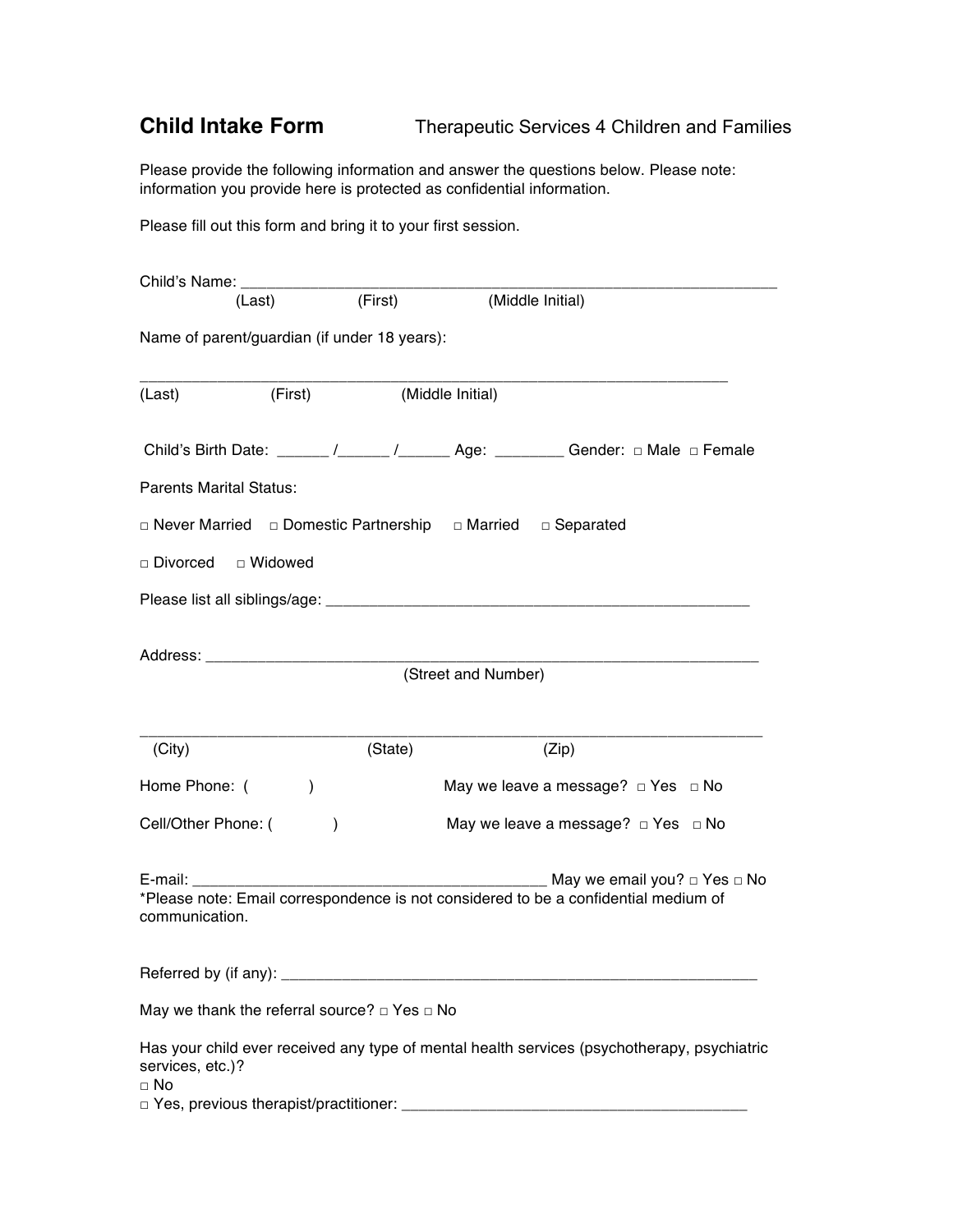Is your child currently taking any prescription medication? □ Yes □ No

Please list: \_\_\_\_\_\_\_\_\_\_\_\_\_\_\_\_\_\_\_\_\_\_\_\_\_\_\_\_\_\_\_\_\_\_\_\_\_\_\_\_\_\_\_\_\_\_\_\_\_\_\_\_\_\_\_\_\_\_\_\_\_\_\_

Has your child ever been prescribed psychiatric medication? □ Yes □ No

Please list and provide dates: \_\_\_\_\_\_\_\_\_\_\_\_\_\_\_\_\_\_\_\_\_\_\_\_\_\_\_\_\_\_\_\_\_\_\_\_\_\_\_\_\_\_\_\_\_\_\_\_\_

## GENERAL HEALTH AND MENTAL HEALTH INFORMATION

1. How would you rate your child's current physical health? (please circle)

|  | Poor | Unsatisfactory | Satisfactory | Good | Very good |
|--|------|----------------|--------------|------|-----------|
|--|------|----------------|--------------|------|-----------|

\_\_\_\_\_\_\_\_\_\_\_\_\_\_\_\_\_\_\_\_\_\_\_\_\_\_\_\_\_\_\_\_\_\_\_\_\_\_\_\_\_\_\_\_\_\_\_\_\_\_\_\_\_\_\_\_\_\_\_\_\_\_\_\_\_\_\_\_\_\_\_\_

\_\_\_\_\_\_\_\_\_\_\_\_\_\_\_\_\_\_\_\_\_\_\_\_\_\_\_\_\_\_\_\_\_\_\_\_\_\_\_\_\_\_\_\_\_\_\_\_\_\_\_\_\_\_\_\_\_\_\_\_\_\_\_\_\_\_\_\_\_\_\_\_

\_\_\_\_\_\_\_\_\_\_\_\_\_\_\_\_\_\_\_\_\_\_\_\_\_\_\_\_\_\_\_\_\_\_\_\_\_\_\_\_\_\_\_\_\_\_\_\_\_\_\_\_\_\_\_\_\_\_\_\_\_\_\_\_\_\_\_\_\_\_\_\_

\_\_\_\_\_\_\_\_\_\_\_\_\_\_\_\_\_\_\_\_\_\_\_\_\_\_\_\_\_\_\_\_\_\_\_\_\_\_\_\_\_\_\_\_\_\_\_\_\_\_\_\_\_\_\_\_\_\_\_\_\_\_\_\_\_\_\_\_\_\_\_\_

Please list any specific health problems your child is currently experiencing:

2. How would you rate your child's current sleeping habits? (please circle)

| Poor | Unsatisfactory | Satisfactory | Good | Very good |
|------|----------------|--------------|------|-----------|
|------|----------------|--------------|------|-----------|

Please list any specific sleep problems your child is currently experiencing:

3. How many times per week does your child generally exercise? \_\_\_\_\_\_\_\_\_\_

What types of exercise do they participate in

\_\_\_\_\_\_\_\_\_\_\_\_\_\_\_\_\_\_\_\_\_\_\_\_\_\_\_\_\_\_\_\_\_\_\_\_\_\_\_\_\_\_\_\_\_\_\_\_\_\_\_\_\_\_\_\_\_\_\_\_\_\_\_\_\_\_\_\_\_\_\_\_

4. Please list any difficulties your child has with his or her appetite or eating patterns

|  |  | 5. Is your child currently experiencing overwhelming sadness, grief or depression? |  |  |
|--|--|------------------------------------------------------------------------------------|--|--|
|  |  |                                                                                    |  |  |

□ No

□ Yes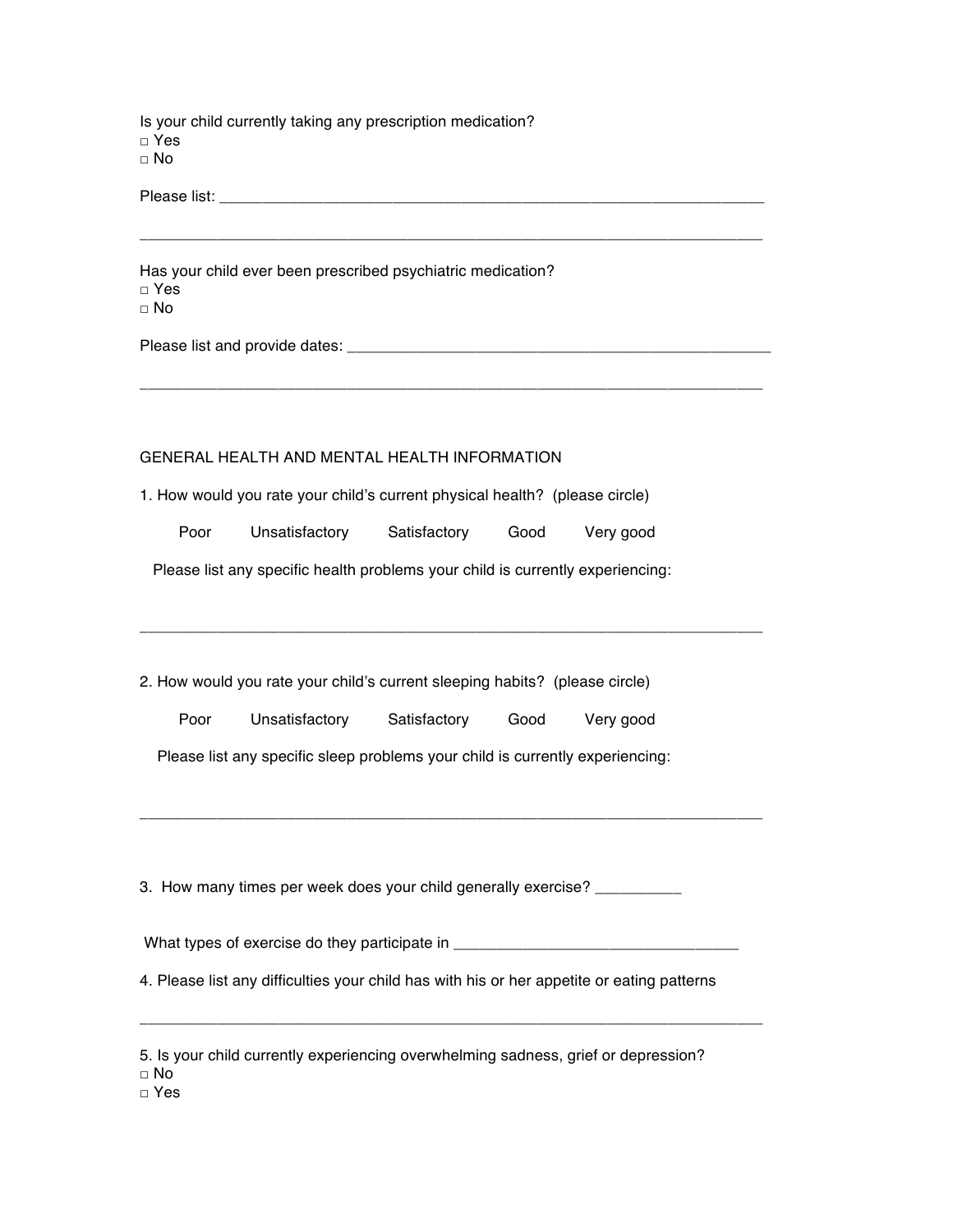| 6. Is your child currently experiencing anxiety, panic attacks or have any phobias?<br>$\Box$ No<br>$\Box$ Yes        |  |  |  |  |
|-----------------------------------------------------------------------------------------------------------------------|--|--|--|--|
| If yes, when did they begin experiencing this? _________________________________                                      |  |  |  |  |
| 7. Is your child currently experiencing any chronic pain?<br>$\Box$ No<br>$\Box$ Yes                                  |  |  |  |  |
|                                                                                                                       |  |  |  |  |
| 8. Do you drink alcohol more than once a week? $\Box$ No $\Box$ Yes                                                   |  |  |  |  |
| 9. How often do you engage recreational drug use? $\Box$ Daily $\Box$ Weekly $\Box$ Monthly<br>□ Infrequently □ Never |  |  |  |  |
| 10. Are you currently in a romantic relationship? $\Box$ No $\Box$ Yes                                                |  |  |  |  |
|                                                                                                                       |  |  |  |  |
| On a scale of 1-10, how would you rate your relationship with your child? __________                                  |  |  |  |  |
| 11. What significant life changes or stressful events has your child experienced recently?                            |  |  |  |  |

## FAMILY MENTAL HEALTH HISTORY:

In the section below identify if there is a family history of any of the following. If yes, please indicate the family member's relationship to your child in the space provided (father, grandmother, uncle, etc.).

\_\_\_\_\_\_\_\_\_\_\_\_\_\_\_\_\_\_\_\_\_\_\_\_\_\_\_\_\_\_\_\_\_\_\_\_\_\_\_\_\_\_\_\_\_\_\_\_\_\_\_\_\_\_\_\_\_\_\_\_\_\_\_\_\_\_\_\_\_\_\_\_\_

|                                      | <b>Please Circle</b> | <b>List Family Member</b> |
|--------------------------------------|----------------------|---------------------------|
|                                      |                      |                           |
| Alcohol/Substance Abuse              | yes/no               |                           |
| Anxiety                              | yes/no               |                           |
| Depression                           | yes/no               |                           |
| Domestic Violence                    | yes/no               |                           |
| <b>Eating Disorders</b>              | yes/no               |                           |
| Obesity                              | yes/no               |                           |
| <b>Obsessive Compulsive Behavior</b> | yes/no               |                           |
| Schizophrenia                        | yes/no               |                           |
| <b>Suicide Attempts</b>              | yes/no               |                           |

## ADDITIONAL INFORMATION:

1. Does your child attend school? □ No □ Yes